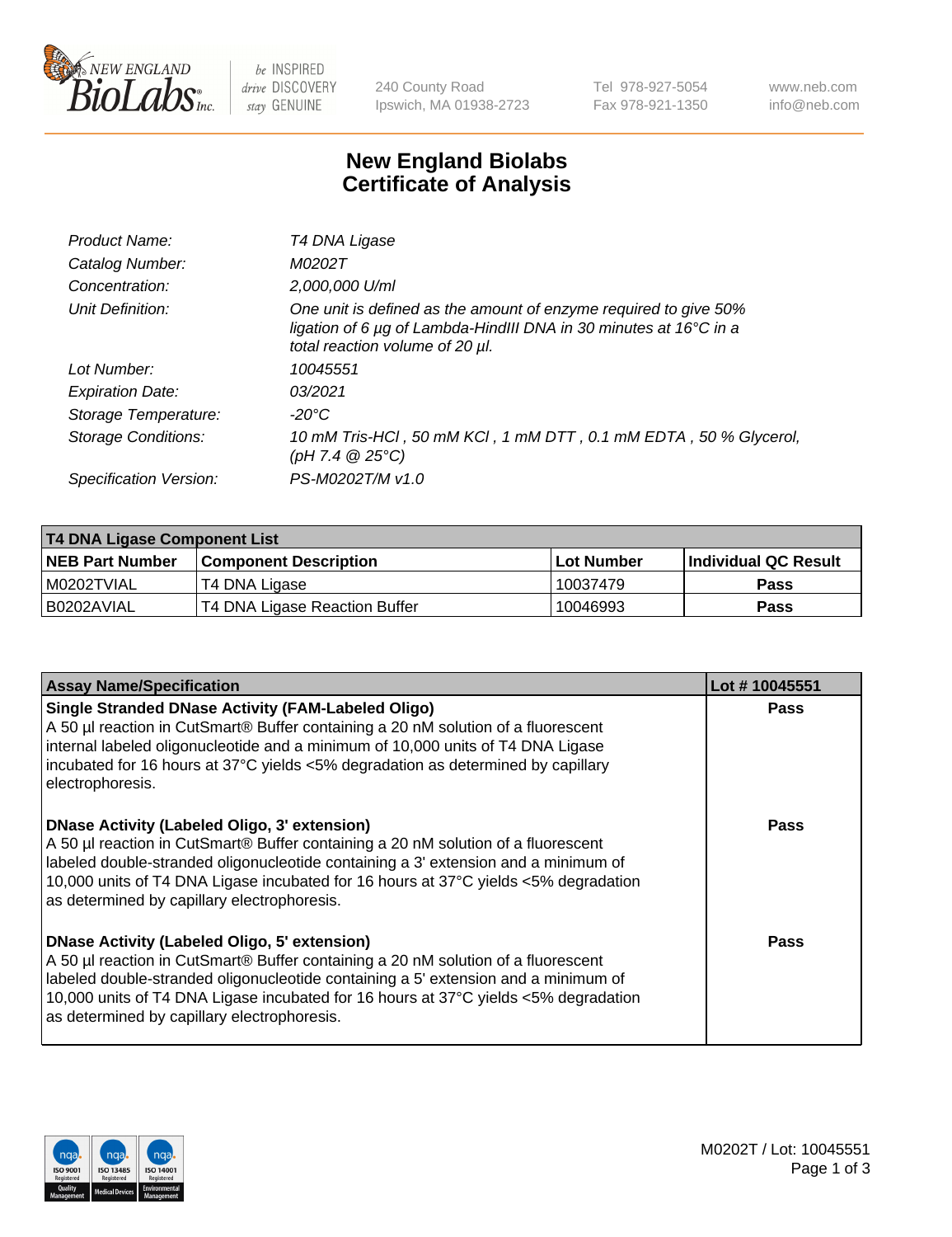

be INSPIRED drive DISCOVERY stay GENUINE

240 County Road Ipswich, MA 01938-2723 Tel 978-927-5054 Fax 978-921-1350

www.neb.com info@neb.com

| <b>Assay Name/Specification</b>                                                                                                                                                                                                                                                                                                                                                                                    | Lot #10045551 |
|--------------------------------------------------------------------------------------------------------------------------------------------------------------------------------------------------------------------------------------------------------------------------------------------------------------------------------------------------------------------------------------------------------------------|---------------|
| Double Stranded DNase Activity (Labeled Oligo)<br>A 50 µl reaction in CutSmart® Buffer containing a 20 nM solution of a fluorescent<br>labeled double-stranded oligonucleotide containing a blunt end and a minimum of<br>10,000 units of T4 DNA Ligase incubated for 16 hours at 37°C yields <5% degradation<br>as determined by capillary electrophoresis.                                                       | <b>Pass</b>   |
| <b>Endonuclease Activity (Nicking)</b><br>A 50 µl reaction in NEBuffer 1 containing 1 µg of supercoiled PhiX174 DNA and a<br>minimum of 2000 units of T4 DNA Ligase incubated for 4 hours at 37°C results in <10%<br>conversion to the nicked form as determined by agarose gel electrophoresis.                                                                                                                   | <b>Pass</b>   |
| <b>Exonuclease Activity (Radioactivity Release)</b><br>A 50 µl reaction in NEBuffer 1 containing 1 µg of a mixture of single and<br>double-stranded [3H] E. coli DNA and a minimum of 2000 units of T4 DNA Ligase<br>incubated for 4 hours at 37°C releases <0.1% of the total radioactivity.                                                                                                                      | <b>Pass</b>   |
| <b>Ligation and Recutting (Terminal Integrity, Digested DNA)</b><br>A 20 µl reaction in 1X T4 DNA Ligase Reaction Buffer containing 2 µg of Lambda<br>DNA-HindIII Digest and a minimum of 4000 units of T4 DNA Ligase incubated for 16<br>hours at 37°C results in >95% ligation of the DNA fragments as determined by agarose<br>gel electrophoresis. Of these ligated fragments, >95% can be recut with HindIII. | Pass          |
| <b>Non-Specific DNase Activity (16 Hour)</b><br>A 50 µl reaction in NEBuffer 1 containing 1 µg of CIP-treated Lambda-HindIII DNA and<br>a minimum of 2000 units of T4 DNA Ligase incubated for 16 hours at 37°C results in a<br>DNA pattern free of detectable nuclease degradation as determined by agarose gel<br>electrophoresis.                                                                               | Pass          |
| <b>Protein Concentration (A280)</b><br>The concentration of T4 DNA Ligase is 2 mg/ml +/- 10% as determined by UV absorption<br>at 280 nm. Protein concentration is determined by the Pace method using the<br>extinction coefficient of 57,675 and molecular weight of 55,292 daltons for T4 DNA<br>Ligase (Pace, C.N. et al. (1995) Protein Sci., 4, 2411-2423).                                                  | <b>Pass</b>   |
| <b>Protein Purity Assay (SDS-PAGE)</b><br>T4 DNA Ligase is ≥ 95% pure as determined by SDS-PAGE analysis using Coomassie Blue<br>detection.                                                                                                                                                                                                                                                                        | <b>Pass</b>   |
| qPCR DNA Contamination (E. coli Genomic)<br>A minimum of 2000 units of T4 DNA Ligase is screened for the presence of E. coli<br>genomic DNA using SYBR® Green qPCR with primers specific for the E. coli 16S rRNA<br>locus. Results are quantified using a standard curve generated from purified E. coli<br>genomic DNA. The measured level of E. coli genomic DNA contamination is ≤ 1 E. coli                   | <b>Pass</b>   |